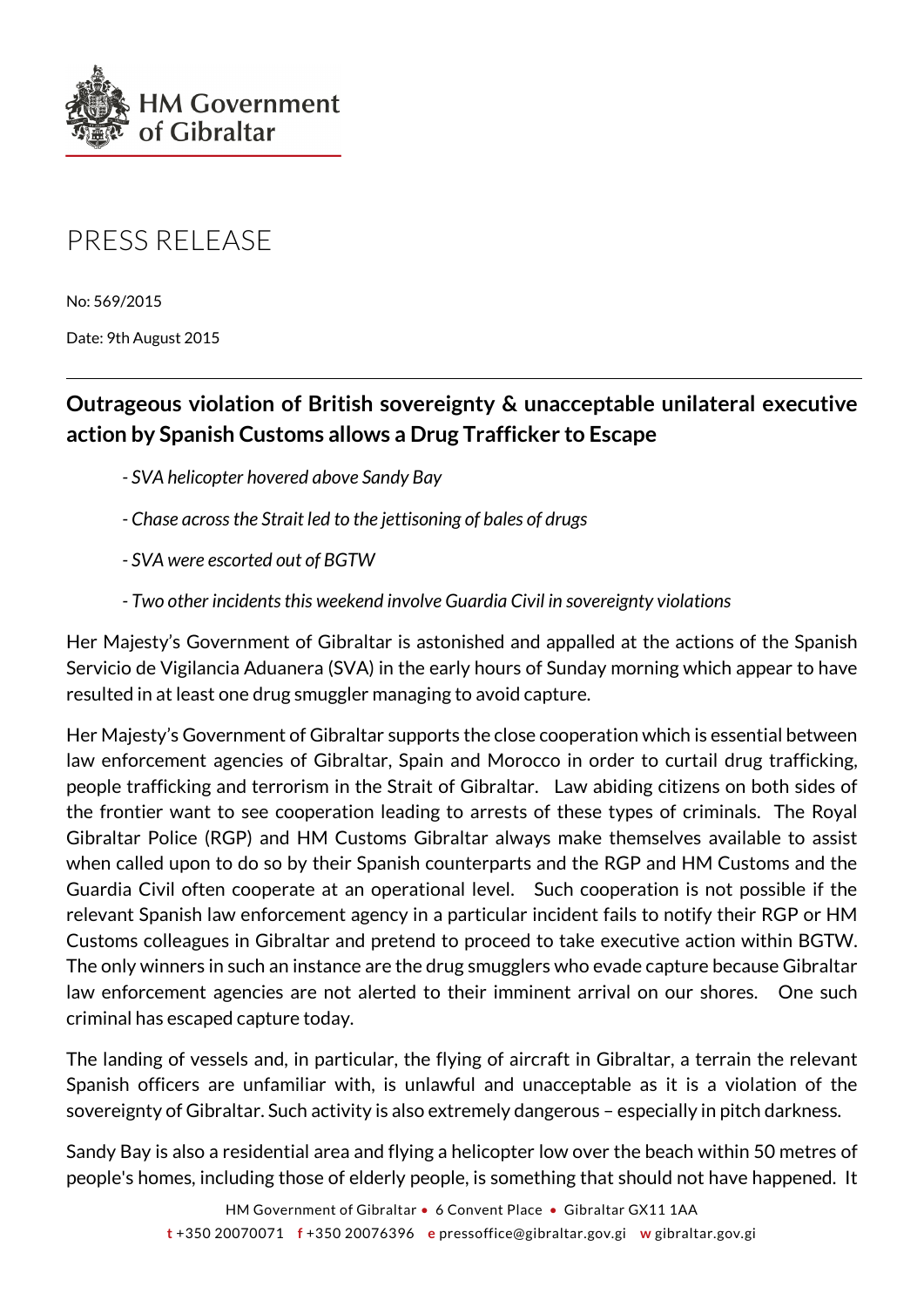

is further a matter that disrespects and defies Gibraltar's exclusive jurisdiction in BGTW and on land.

In two separate incidents the Guardia Civil also purported to take executive action in BGTW over the past 48 hours. In one incident, they boarded a Spanish pleasure craft off Eastern Beach and questioned its crew. In another the Guardia Civil helicopter chased a Spanish RHIB through BGTW.

The Chief Minister, Hon Fabian Picardo QC MP, has been alerted immediately of these events by the RGP and by the acting Chief Minister, the Hon Dr John Cortes MP.

Mr Picardo said: "I am sure I am speaking for the whole of Gibraltar when I say that we consider this has been a serious and unnecessary failure on the part of the Spanish SVA which has had outrageous consequences in respect of the violation of our sovereignty. Its actions have ultimately resulted in the escape of a criminal that citizens on both sides of the frontier would have liked to have seen arrested and imprisoned for his drug trafficking. If the SVA had been doing a good job of chasing these criminals for 18km in the Strait, they should have culminated in alerting the excellent Gibraltar law enforcement agencies of the Royal Gibraltar Police and HM Customs to take over the chase in BGTW. The RGP and Customs would then, as they usually do, have also deployed the necessary maritime and ground resources to ensure the capture of any Spanish smugglers who might have run aground in Gibraltar. The SVA's failure to cooperate has therefore ironically thwarted the proper law enforcement objective of their activity. Their bravado in illegally and dangerously flying their helicopter in Gibraltar has served no purpose other than to endanger themselves and the residents of Both Worlds. We all want to stop the drug smugglers. It beggars belief that the SVA have acted in this way that, in effect, has allowed a criminal who should be behind bars to get away. They whole of Gibraltar will be outraged at their failure to cooperate in a way that would have better assisted to capture the criminals in question. The RGP and Customs are to be commended for, as ever, dealing professionally with this matter. They have an excellent track record in catching Spanish drug smugglers and confiscating tonnes of cannabis and their expertise would have helped in this case to avoid one criminal going free. The Gibraltar Defence Police and Royal Navy are also to be thanked for their prompt assistance of the RGP and Customs. The fact that this was only one of three incidents of Spanish law enforcement agencies taking executive action in BGTW is outrageous and the whole of Gibraltar will expect that this matter will be properly and effectively pursued by the Government of the United Kingdom. I will be engaging directly with UK ministers in this respect immediately to consider what action should now be taken."

## **Notes to Editors:**

As a result of reports received from the Royal Gibraltar Police, the Government understands that: